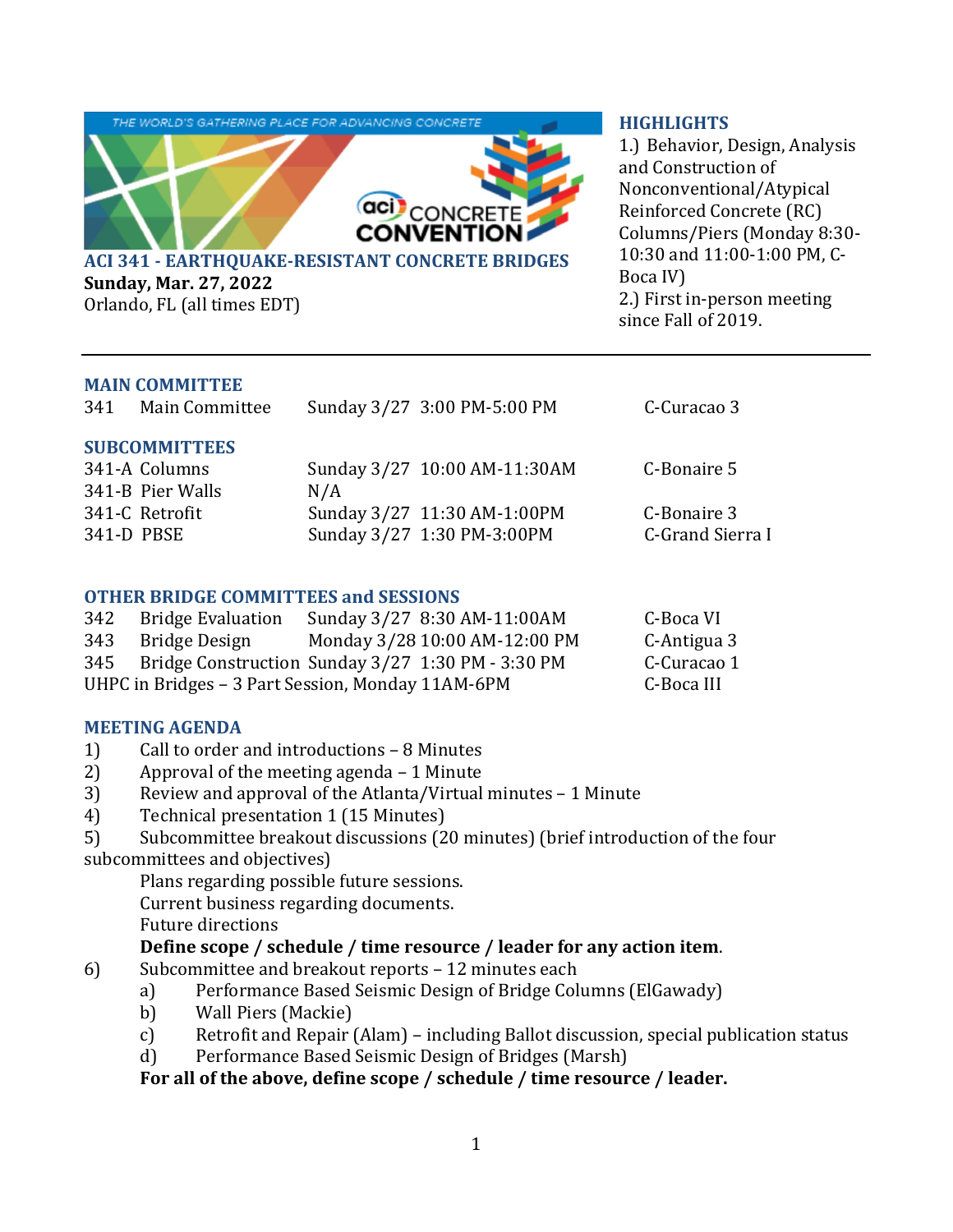7) Technical presentation (20 Minutes). Jessi Thangjitham "**Bond‐slip failure of bridge columns under seismic loads**" (abstract at the end).

8) Future directions, Update from TAC – Robert Frosch, and other business – 7 Minutes

## **Fall 2022 – Theme TBD**

October 23-27, Hyatt Regency Dallas, Dallas, TX

- Preliminary session request: October 22, 2021
- Final session request: April 1, 2022
- Approved sessions

Component and System Level Seismic Performance Evaluation of Bridges Under Mainshock-Aftershock Ground Motion Effects ACI Fall Convention 2022 - Dallas, TX

Loading Protocols for Seismic Performance Evaluation of Structural Components, Part 1 of 2 ACI Fall Convention 2022 - Dallas, TX

Loading Protocols for Seismic Performance Evaluation of Structural Components, Part 2 of 2 ACI Fall Convention 2022 - Dallas, TX

New AASHTO Performance-Based Seismic Design Guidelines ACI Fall Convention 2022 - Dallas, TX

## **Spring 2023 – Theme TBD**

April 2-6, 2023, San Francisco, CA, Hilton San Francisco Union Square

- Preliminary session request: April 1, 2022
- Final session request: October 28, 2022
- Proposed sessions?

## **Fall 2023 – Theme TBD**

October 29-November 2, 2023, Boston, MA, Boston Convention Center & Westin Boston Waterfront

#### **Spring 2024 – Theme TBD**

March 24-28, 2024, New Orleans, LA, Hyatt Regency New Orleans

## **Fall 2024 – Theme TBD**

November 3-7, 2024, Philadelphia, PA, Marriott Philadelphia Downtown

## **Spring 2025 – Theme TBD**

March 30-April 3, 2025, Toronto, Ontario, Canada, Sheraton Centre Toronto

## **Fall 2025 – Theme TBD**

October 26-30, 2025, Baltimore, MD, Hilton Baltimore & Marriott Baltimore Inner Harbor

## **Spring 2026 – Theme TBD**

March 29-April 2, 2026, Rosemont/Chicago, IL, Hyatt Regency O'Hare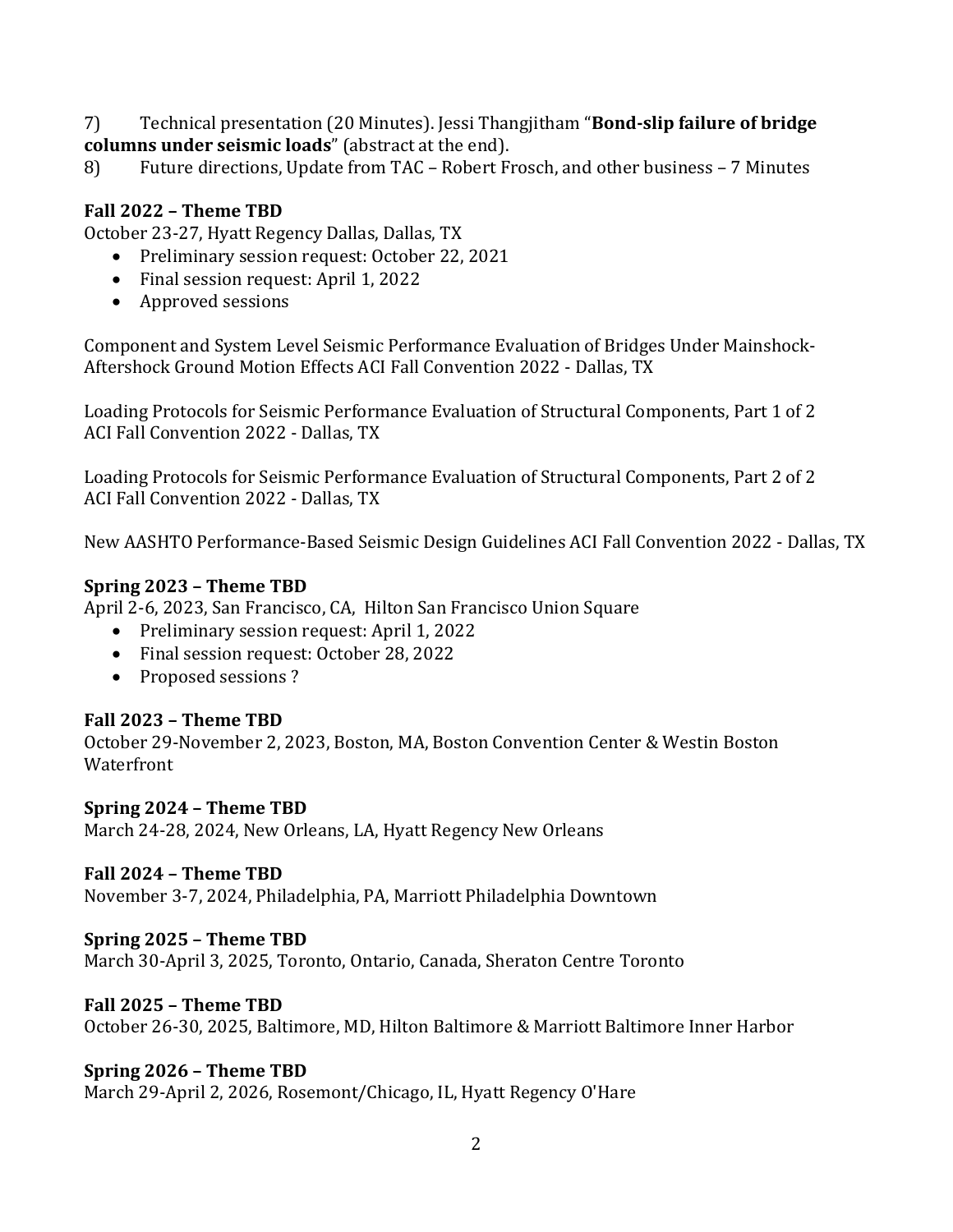|                                                                         | Orlando, FL<br>Spring 2022<br>March 27-31, 2022 | Dallas, TX<br><b>Fall, 2022</b><br>October 23-27, 2022 | San Francisco, CA<br><b>April, 2023</b><br>April 2-6, 2023 | <b>Boston, MA</b><br>Fall, 2023<br>October 29 - November<br>2.2023 | <b>New Orleans, LA</b><br><b>Spring, 2024</b><br>March 24-28, 2024 | Philadelphia, PA<br><b>Fall, 2024</b><br><b>November 3-7, 2024</b> | <b>Ontario, Canda</b><br><b>Spring, 2025</b><br>March 30-April 3, 2025 | <b>Deadline</b><br><b>Requirements</b>                                                                 |
|-------------------------------------------------------------------------|-------------------------------------------------|--------------------------------------------------------|------------------------------------------------------------|--------------------------------------------------------------------|--------------------------------------------------------------------|--------------------------------------------------------------------|------------------------------------------------------------------------|--------------------------------------------------------------------------------------------------------|
|                                                                         |                                                 |                                                        |                                                            |                                                                    |                                                                    |                                                                    |                                                                        | <b>Please contact staff</b><br>if the deadlines<br>cannot be met                                       |
| <b>Preliminary Session</b><br><b>Request</b>                            | April 2, 2021                                   | October 22, 2021                                       | April 1, 2022                                              | October 28, 2022                                                   | April 7, 2023                                                      | November 3, 2023                                                   | April 29, 2024                                                         | Friday after the<br>Convention one year<br>before the Session                                          |
| Call for Papers in<br>Concrete International<br>requested               | November 25, 2020                               | June 23, 2021                                          | December 1, 2021                                           | June 29, 2022                                                      | December 24, 2022                                                  | July 5, 2023                                                       | December 30, 2023                                                      | 16 Months before the<br><b>Session</b>                                                                 |
| All Abstracts received<br>by Moderator                                  | July 26, 2021                                   | February 21, 2022                                      | <b>August 1, 2022</b>                                      | February 27, 2023                                                  | August 24, 2023                                                    | March 4, 2024                                                      | August 29, 2024                                                        | 8 Months before<br>the Session                                                                         |
| (Co)Moderator<br><b>Training completed</b>                              | October 17, 2021                                | March 27, 2022                                         | October 23, 2022                                           | April 2, 2023                                                      | October 29, 2023                                                   | April 24, 2024                                                     | November 3, 2024                                                       | At least one<br><b>Convention before</b><br>the Session                                                |
| <b>Final Session</b><br><b>Request</b>                                  | <b>October 22, 2021</b>                         | <b>April 1, 2022</b>                                   | <b>October 28, 2022</b>                                    | <b>April 7, 2023</b>                                               | November 3, 2023                                                   | April 29, 2024                                                     | November 8, 2024                                                       | <b>Friday after</b><br>the preceding<br><b>Convention</b><br>(late submissions)<br>cannot be accepted) |
| <b>SP Preliminary</b><br>Request if it is to be<br>available at Session | September 25, 2020                              | April 23, 2021                                         | October 1, 2021                                            | April 29, 2022                                                     | October 24, 2022                                                   | May 5, 2023                                                        | October 30, 2023                                                       | 18 Months before<br>the Session                                                                        |
| <b>SP Final Material if</b><br>it is to be available<br>at Session      | <b>December 25, 2021</b>                        | <b>July 23, 2022</b>                                   | <b>December 31, 2022</b>                                   | <b>July 29, 2023</b>                                               | <b>January 23, 2024</b>                                            | <b>August 3, 2024</b>                                              | <b>January 28, 2025</b>                                                | 3 Months before<br>the Session                                                                         |
| <b>SP Final Material if</b><br>produced after<br>Seccion                | September 25, 2022                              | April 23, 2023                                         | October 1, 2023                                            | April 28, 2024                                                     | October 23, 2024                                                   | May 4, 2025                                                        | October 29, 2025                                                       | 6 Months after the<br>Session at the latest                                                            |

# **Deadlines for Technical Session Requests Shown Below**